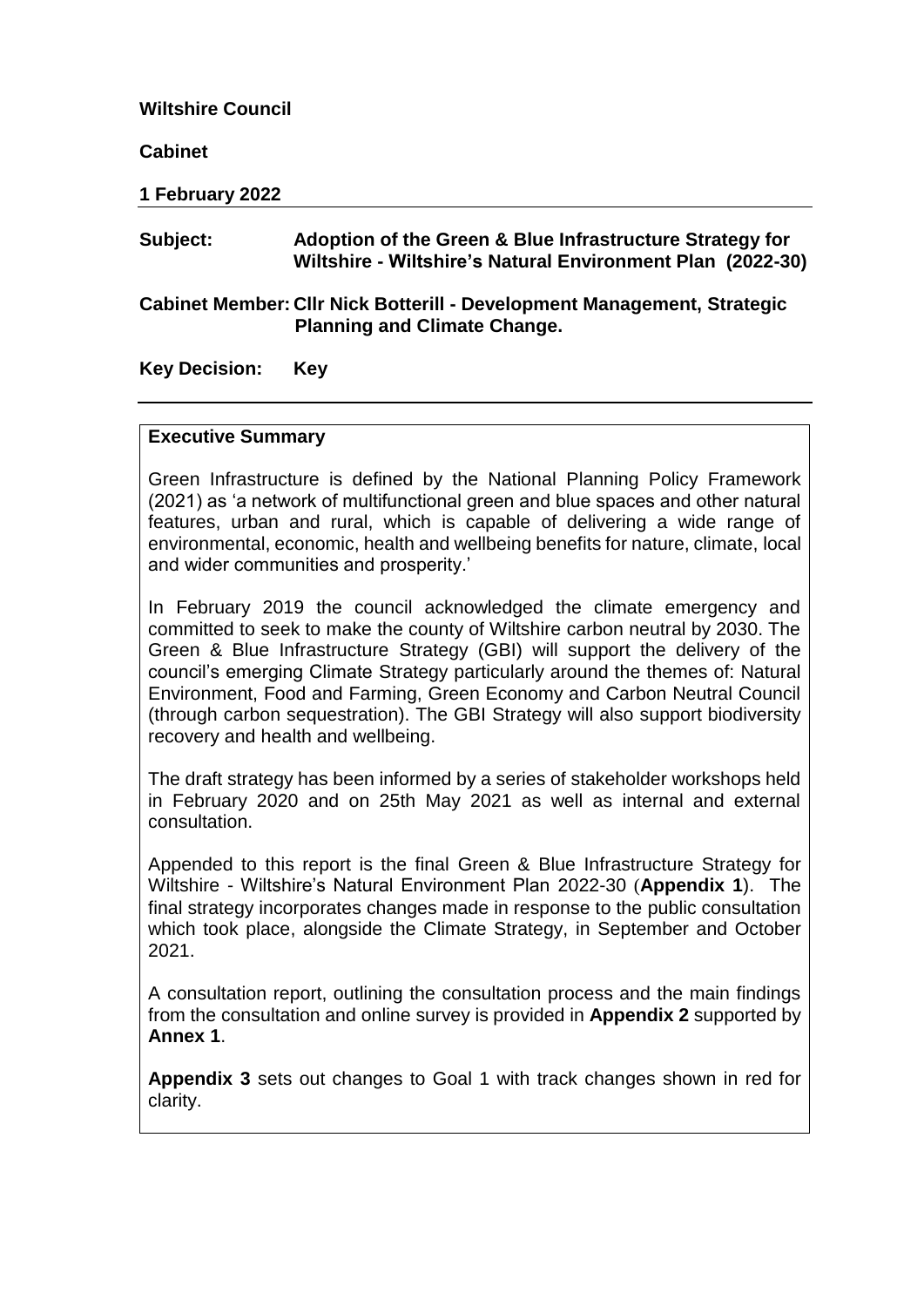# **Proposal(s)**

That Cabinet:

- 1. Notes the consultation feedback on the draft Green & Blue Infrastructure Strategy for Wiltshire - Wiltshire's Natural Environment Plan 2022-30.
- 2. Approves the final Green & Blue Infrastructure Strategy for Wiltshire Wiltshire's Natural Environment Plan and recommends it to Council for adoption as part of the council's policy framework.

## **Reason for Proposal(s)**

To ensure Wiltshire has in place a strategy to support the council's Business Plan missions on climate, wellbeing, and the natural environment and fulfil the requirement set out in the Core Strategy to have a Green Infrastructure Strategy for Wiltshire.

**Terence Herbert Chief Executive**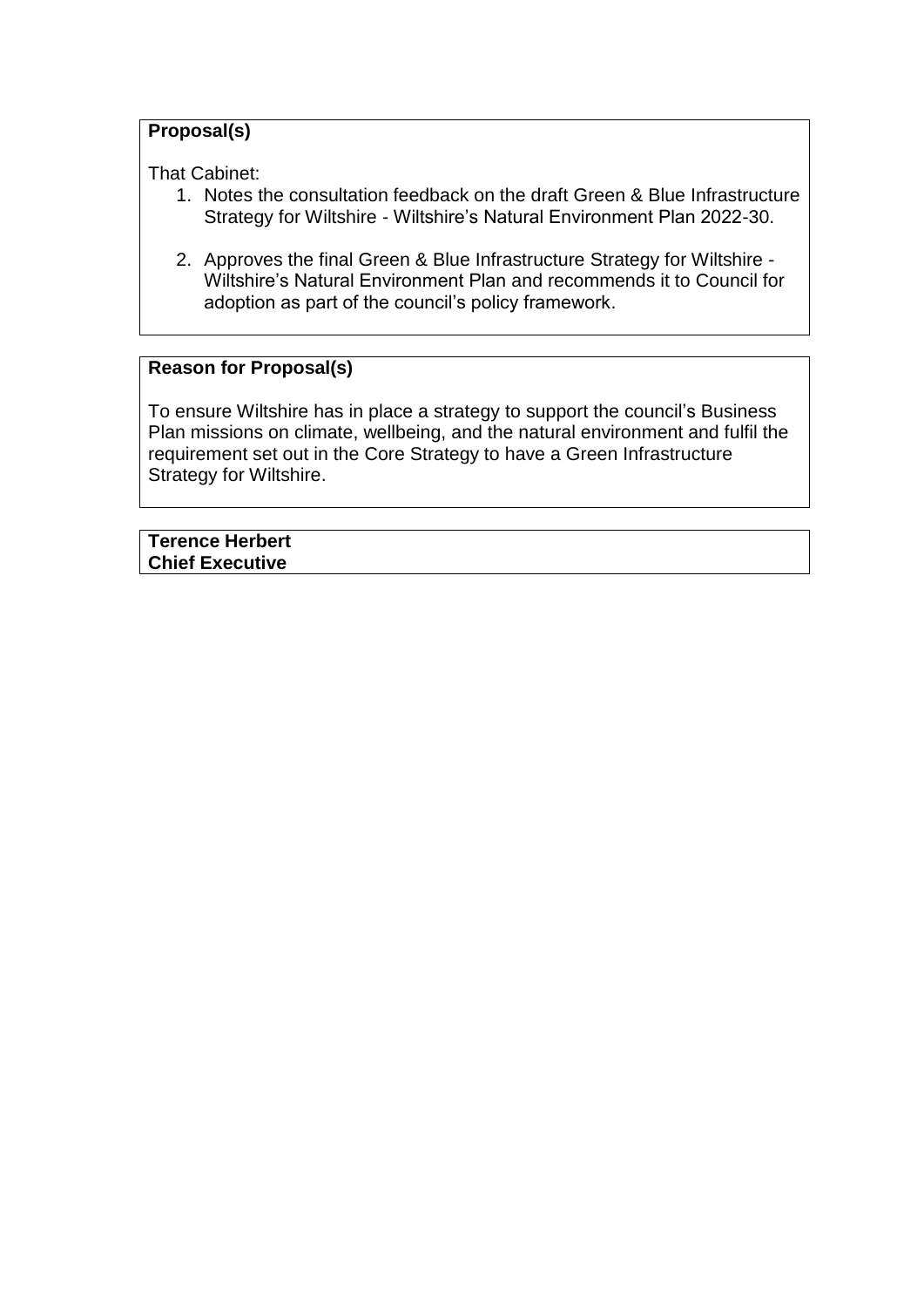| <b>Wiltshire Council</b> |                                                                                                                      |
|--------------------------|----------------------------------------------------------------------------------------------------------------------|
| <b>Cabinet</b>           |                                                                                                                      |
| 1 February 2022          |                                                                                                                      |
| Subject:                 | Adoption of the Green & Blue Infrastructure Strategy for<br>Wiltshire - Wiltshire's Natural Environment Plan 2022-30 |
|                          | Cabinet Member: Cllr Nick Botterill - Development Management, Strategic<br><b>Planning and Climate Change</b>        |
| <b>Key Decision:</b>     | Key                                                                                                                  |

### **Purpose of Report**

1. To ask Cabinet to consider the consultation responses and recommend the Green & Blue Infrastructure Strategy for Wiltshire – Wiltshire's Natural Environment Plan, to Council for adoption.

### **Relevance to the Council's Business Plan**

- 2. The goals, vision and delivery themes as set out in the Green & Blue Infrastructure Strategy (GBI) will contribute to all four of the emerging Business Plan priorities (2022-32) of:
	- i. Empowered People
	- ii. Resilient Society
	- iii. Thriving Economy
	- iv. Sustainable Environment

### **Background**

3. At its meeting held on 26 February 2019 the council debated the following notices of motion:

12b) Acknowledging a Climate Emergency and Proposing the Way Forward;

12c) Environment and Global Warming.

The council resolved to acknowledge that there is a climate emergency and to seek to make the county of Wiltshire carbon neutral by 2030.

The [minutes](https://cms.wiltshire.gov.uk/mgChooseDocPack.aspx?ID=11678) of the meeting are available online (see pages 21 to 24). Cabinet has also pledged to make Wiltshire Council carbon neutral by 2030.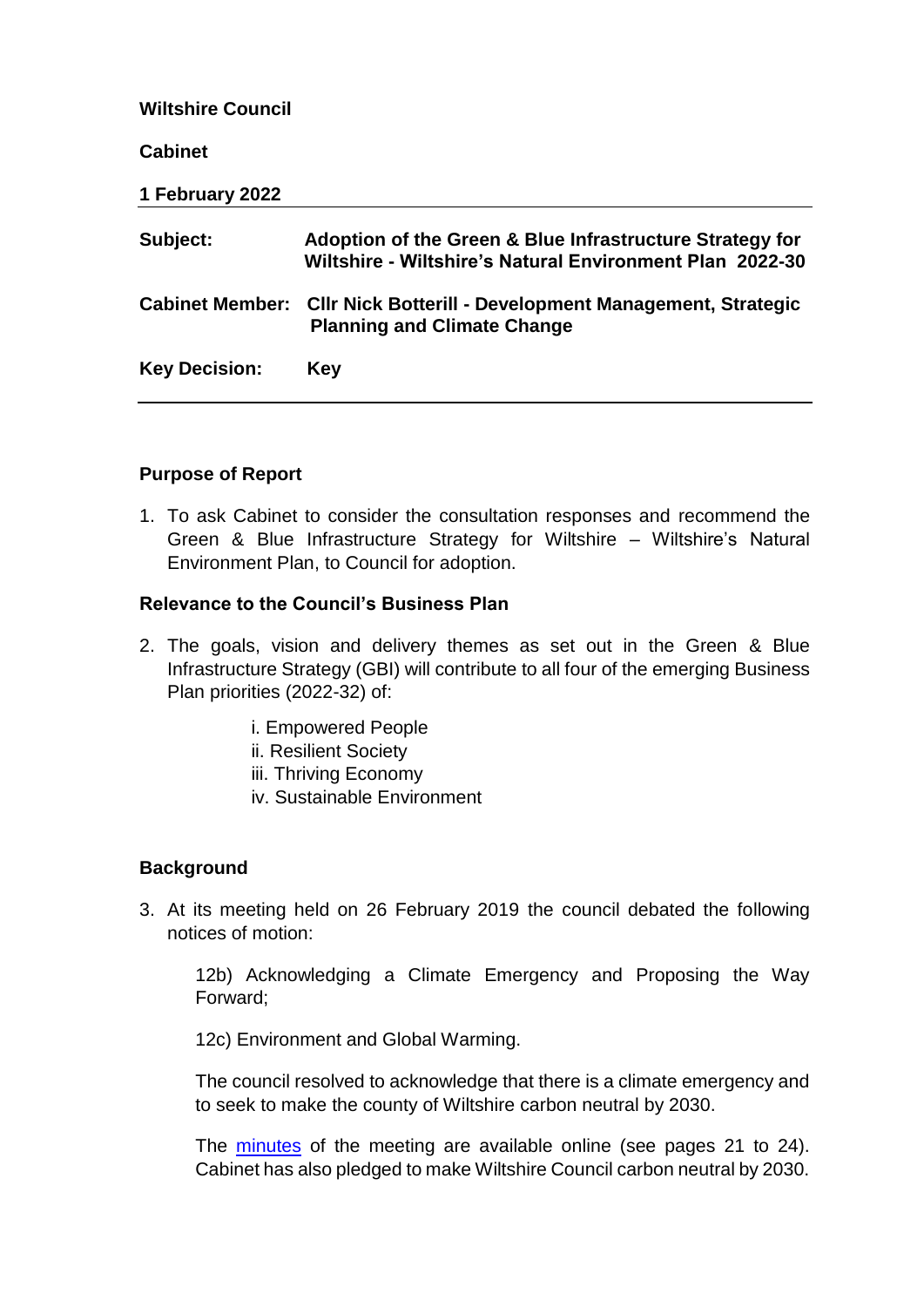- 4. As of November 2021, The Climate Emergency Task Group revised objectives include the scrutiny of delivery plans, policies and programmes, such as the Local Plan, Local Transport Plan and Green & Blue Infrastructure Strategy to ensure that they support the objective of making Wiltshire carbon neutral by 2030.
- 5. Both the Wiltshire Core Strategy and consultation on the emerging Wiltshire Local Plan Review, undertaken last year, recognise the need for a Green & Blue Infrastructure Strategy.

### **Main Considerations for the council**

- 6. The revised Green & Blue Infrastructure Strategy for Wiltshire Wiltshire's Natural Environment Plan (GBI) attached as **Appendix 1,** has been subject to significant internal as well as external consultation. Public consultation was undertaken between 1 September and 17 October 2021 alongside the Climate Strategy. The consultation webpage can be viewed via this [Link.](https://www.wiltshire.gov.uk/article/3853/Green-and-blue-infrastructure) The consultation sought the views of key stakeholders, community groups and individuals as well as statutory bodies on the draft strategy, it's goals, vision and key themes for delivery.
- 7. The consultation made both draft strategies public at the same time due to shared objectives that they each contained. Awareness raising and community engagement took place through an online survey, three webinars and four face to face library events, as well as extensive communications through social media and Wiltshire's parish/town/city councils.
- 8. This report also contains an overview of the main consultation results and the key changes contained in the final version of the strategy being brought forward for adoption.
- 9. The revised Green & Blue Infrastructure Strategy for Wiltshire Wiltshire's Natural Environment Plan, is attached as **Appendix 1** which reflects consultation feedback received. Further details can be found in **Appendix 2** (feedback report including the online survey results, email comments and the council's response) and **Appendix 3** (changes to Goal 1 shown with track changes shown in red for clarity).

### **Consultation Results**

### **Overview of the strategy goals, vision and delivery themes**

- 10.A total of 211 survey responses were received of which 88.8% of respondents found the GBI strategy either understandable or very clear and easy to understand. In addition, 96.6% of respondents having read the strategy felt the GBI Strategy was either important or very important.
- 11.180 of these responses were from the online survey and 31 were additional written responses sent via email. Overall, the survey comments submitted can be placed under three broad headings and these are discussed below: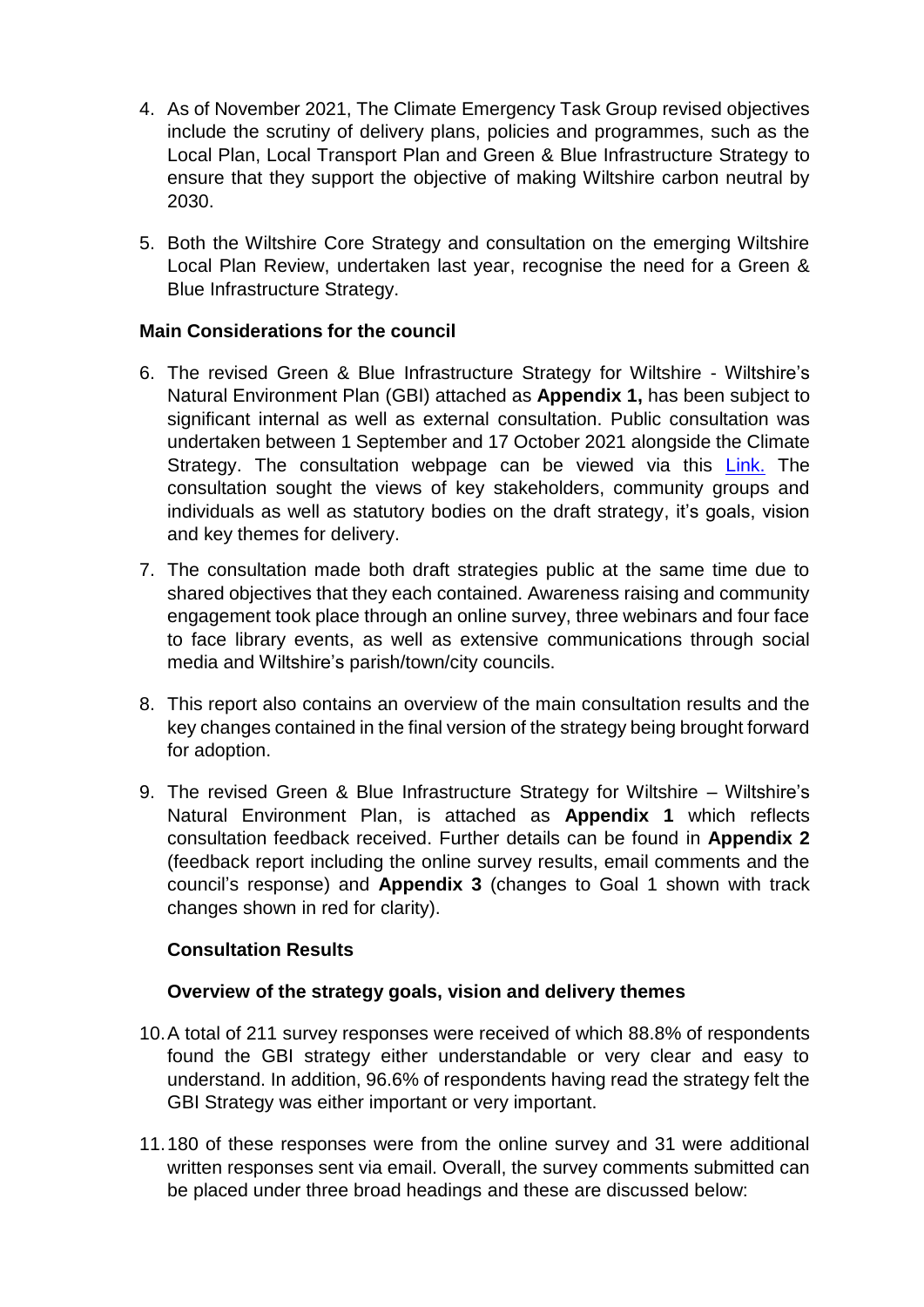**Timescales for action** – (the need for action, targets and urgency)**.**

There was a clear desire for action and targets, however, whilst the need for this is agreed, this is an overarching long-term strategy that sets the goals and the vision up to 2030. The steps needed to reach the vision will come from separate shorter-term action plans with interim targets that can be tracked to monitor progress and reported against. These will also be linked with any national targets arising from the Environment Act 2021 which are as yet unknown.

To clarify the purpose and function of the GBI Strategy the introduction and explanation of the role of the strategy and mechanisms for its delivery through implementation and action plans has been re-written. It is therefore now hoped that the function of the GBI Strategy and how it provides an overview for more detailed plans coming forward shortly, can be better understood.

 **Clarity of message** – there were some comments regarding the graphics and font size. These issues have been addressed where possible throughout the document and a glossary of terms has also been added to cover phrases and terminology that cannot be simplified. The opportunity has been taken to correct any other typographical errors or minor changes in the interest of clarity and accuracy.

In addition, it is proposed to include more hyperlinks on the web-based version, both across the document to make navigation through the document easier, but also to outside sources to ensure maps and references can be more easily accessed.

 **Inclusivity** - Given the somewhat technical nature of the strategy, it is positive to know that 88.7% of those who responded, found the document either clear and easy to understand or understandable. However, there were some comments regarding the use of technical language and phrases and a lack of explanation as to their meaning. The inclusion of a glossary, referred to above, will assist in this regard.

It is also proposed to produce an 'easy read' version of the finalised document to assist those with learning difficulties and other disability impairments who may not cope with the long-read version. This was trialled with the Climate Strategy and found to be very successful in engaging a demographic who often feel excluded from consultations on public policy.

- 12.The survey contained an optional set of questions to help establish if the consultation had reached a full representation of the community. The key findings are summarised below with further details appended to this report.
	- 2011 census records black and minority ethnic (BME) communities making up 6% of the population of Wiltshire (excluding Swindon) however only 3% who responded to the demographic questions identified as BME.
	- 12% of respondents who responded to the demographic questions stated they had a disability or long-term illness which is slightly higher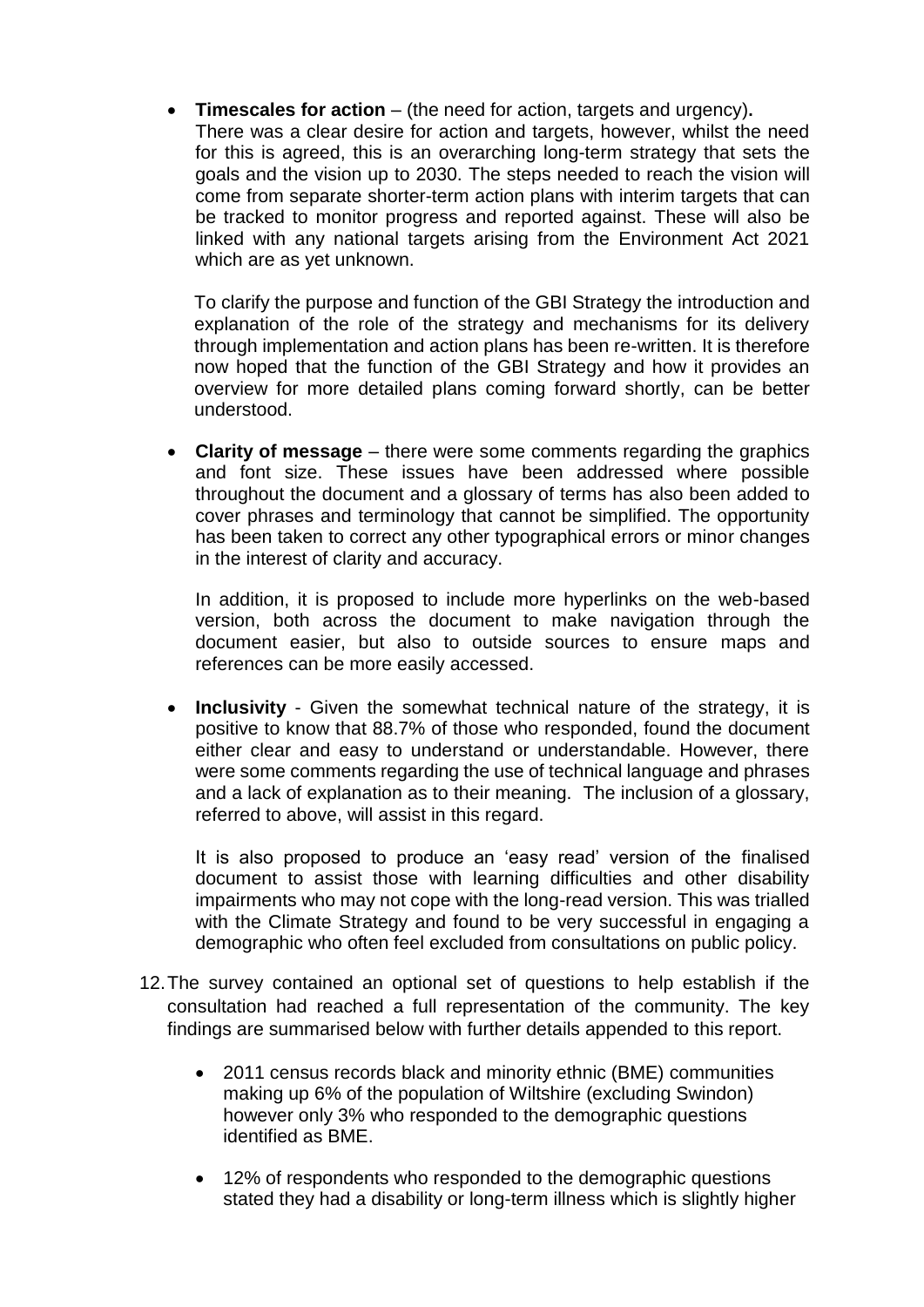than the 9% for the population of Wiltshire showing a good level of engagement.

- There was a slight underrepresentation of those who identified as male under the gender demographic at 35.8%.
- Proportionally, younger and working age people were underrepresented and those of 55+ years overrepresented. Only 4% of respondents were aged between 18-34 years compared to 17% of the population of Wiltshire being in this age bracket.
- 13.The 3 goals of the strategy were supported and although, when asked to rank the goals 'halting loss and improving biodiversity' was ranked as more important than 'adaption and resilience to climate change' and 'contribution to health and wellbeing' respectively. However, a number of comments came back to say that they generally felt all three were equally important and felt they captured the key objectives of a GBI strategy.
- 14.The Wiltshire Climate Alliance did propose that a further goal around net zero 'Goal Zero' be added or that the ambition to reach zero carbon emissions be more adequately reflected in the climate change goal. As support for the 3 goals was comprehensive bar this suggestion, it is felt that adding a further goal is not needed. Instead, it is proposed that Goal 1 text be amended to emphasise mitigation of climate change and nature-based solutions more clearly to support working towards net zero carbon. The changes are identified in **Appendix 3**.
- 15.There were no adverse comments or suggestions related to the vision, therefore no changes are proposed.
- 16.The six delivery themes were well supported through the survey, and feedback indicated support for all of them without the need for changes or deletions. It is therefore not proposed to change them and so these will remain as follows:
	- Nature Recovery & Landscape Management
	- Sustainable Farming & Land Management
	- Woodland & Trees
	- Flood & Water Management
	- Healthy Living
	- Economic Recovery & Valuing Natural Capital
- 17.Comments related to the content under each theme was received, most of which came through the more detailed email responses. These have been considered and where appropriate changes to the wording have been incorporated. These comments and the council's response to them is set out in **Appendix 2 - Annex 1.**
- 18.Overall, the strategy was extremely well supported and welcomed. Future community engagement and partnership working was also well supported with over 77% confirming that they would either like to be fully involved or kept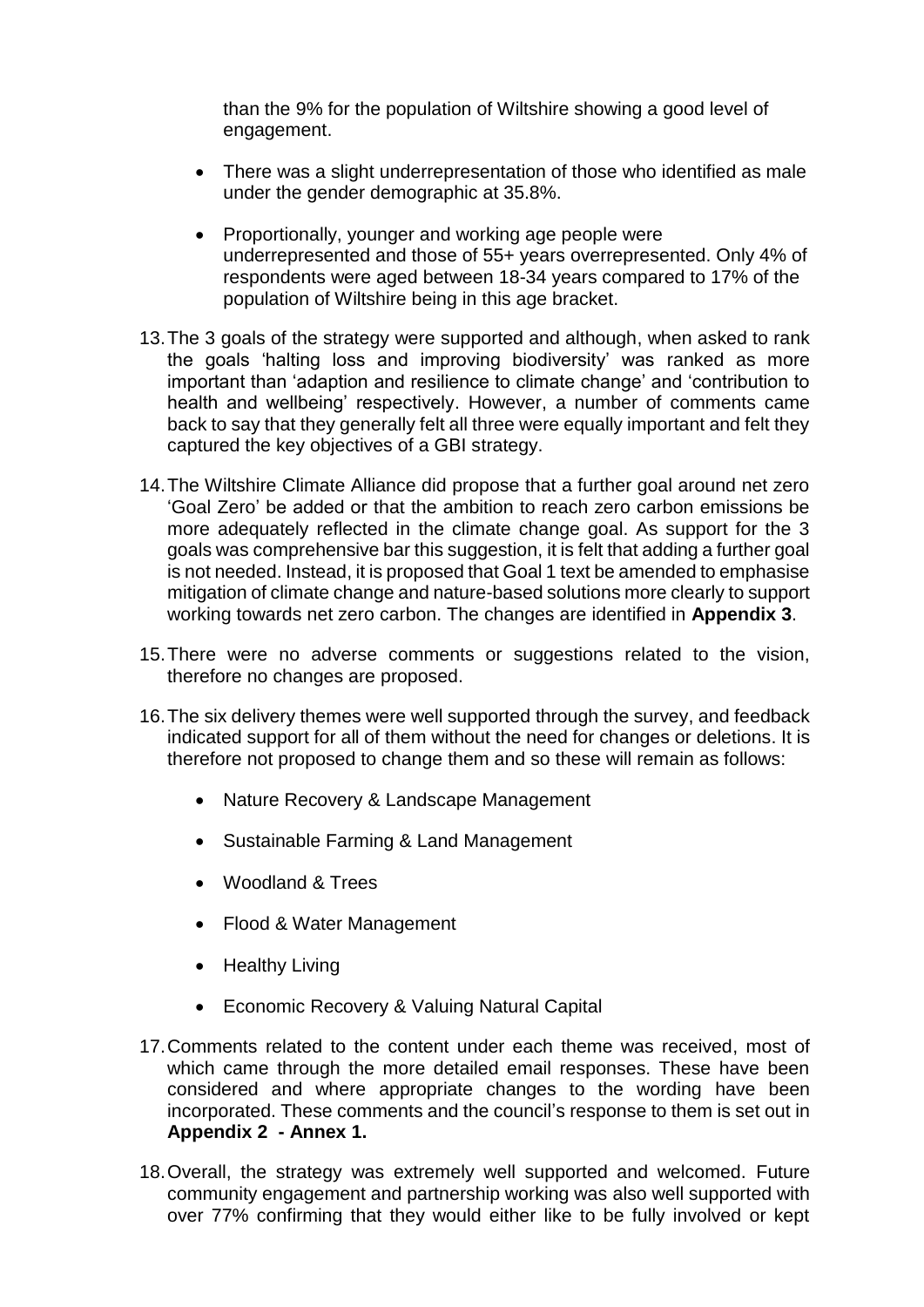actively engaged in some way and interested in partnership working in the future. 56% of respondents were already members of an environmental group of some sort, which again shows active engagement in the subject with those involved.

19.Delivery will be heavily reliant on partnership working and community projects on the ground and so a key focus will now be directed at how best to capitalise on this through; the finalisation of the GBI Settlement Frameworks, which will look at identifying key strategic GBI within the 15 principal settlements and market towns; the roll out of the Community Environmental Toolkit; and development of the Local Nature Recovery Strategy (a requirement of the Environment Act, 2021).

## **Summary of comments**

20.Whilst there was some criticism of the format of the GBI Strategy and the lack of targets, the importance of the Strategy overall and its goals and themes were overwhelming endorsed. Many of the respondents are already actively engaged in this sphere in either a personal or professional capacity and are therefore pleased to see Wiltshire Council engaging actively in this topic and willing it to move as fast as possible in developing and adopting policy that benefits the environment.

## **Overview and Scrutiny Engagement**

21.As part of the governance supporting the development and delivery the GBI Strategy the draft was discussed with the Climate Emergency Task Group prior to the public consultation on  $5<sup>th</sup>$  August and following it on  $10<sup>th</sup>$  December 2021. The Chairman of Overview and Scrutiny Management Committee is also chairman of the Climate Emergency Task Group which reports to the Environment Select Committee.

### **Safeguarding Implications**

22.The 3 goals of the strategy focus on climate change, biodiversity loss and the wellbeing of our communities which can impact all sectors of society, but particularly the most vulnerable. The consultation undertaken on the Strategy has looked to be representative of all groups in Wiltshire and has made efforts to reach vulnerable groups such as those with disabilities (please see **Appendix 2** for further information). The final strategy also looks to be inclusive and will be supported by an 'easy read' version.

### **Public Health Implications**

23.Adopting the GBI Strategy, which looks to: improve physical and mental wellbeing through increased opportunities to connection with nature and access green spaces; and protect and enhance green and blue spaces within urban settings, to help improve air quality and mitigate against temperature extremes such as urban heating, should have an overall positive impact on public health. New active travel routes for walking and cycling, that could follow through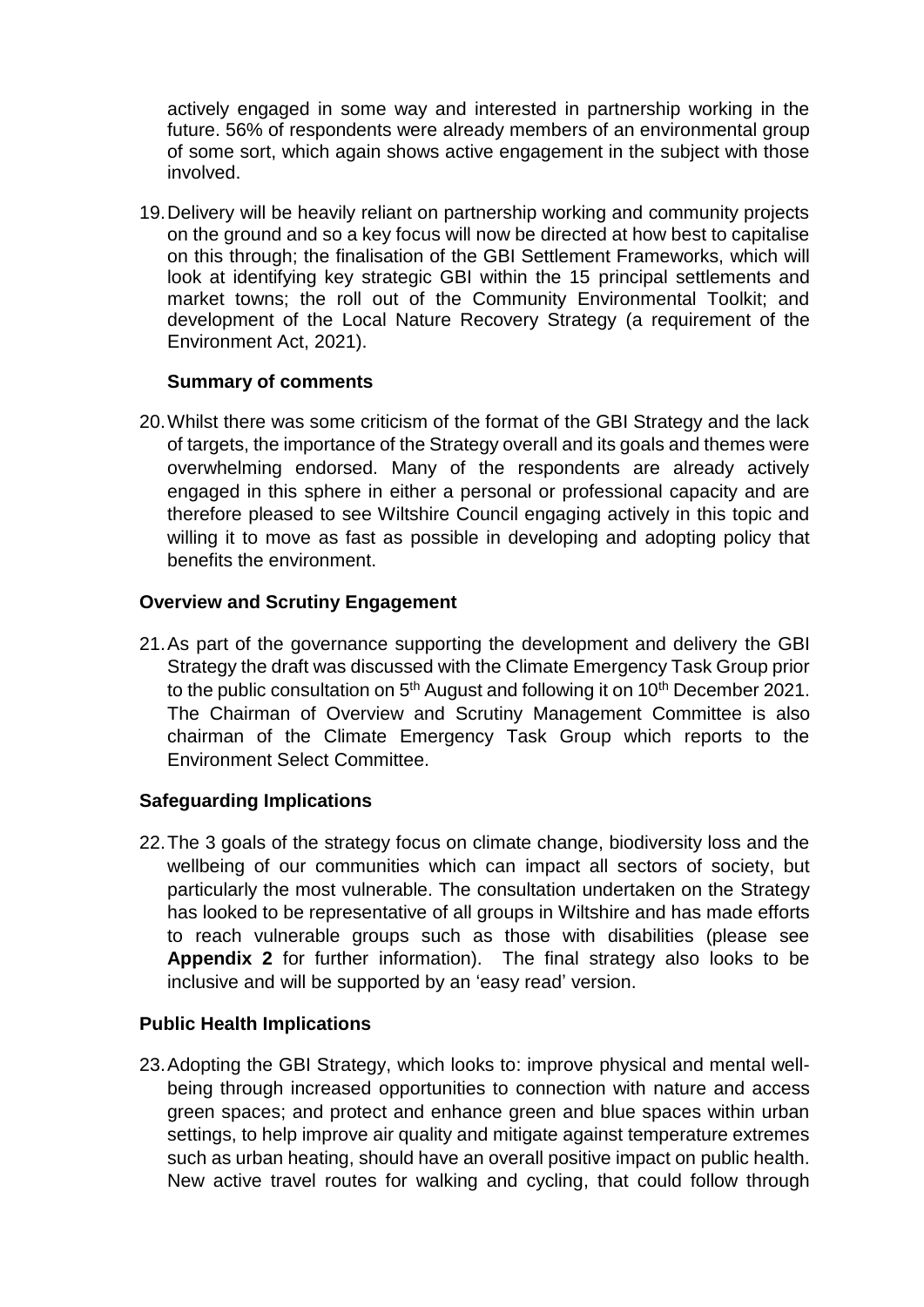implementation projects, will also have the potential to have a positive impact on the health of the population.

### **Procurement Implications**

24.There are no direct procurement implications as a result of the strategy itself. Much of the delivery will be through partnership working. New requirements in the Environment Act 2021 will align with the aspirations of the strategy and will attract new burden funding and grants. These are not quantified at present.

## **Equalities Impact of the Proposal**

- 25.One of the key principles is for the GBI Strategy to be equitable, ensuring the transition to a climate and ecological resilient future is fair.
- 26.The consultation and engagement approach for the GBI strategy has been undertaken so that it is inclusive with specific efforts to reach groups of society traditionally seen as harder to reach (please see **Appendix 2**). An 'easy read' version of the final Strategy will be produced and made readily available.

## **Environmental and Climate Change Considerations**

- 27.This report sets out the council's response to environmental and climate change considerations following the acknowledgement of a climate emergency and agreement by full Council. The proposed adoption of a GBI strategy for Wiltshire should have a positive impact on the environment and climate of Wiltshire. The GBI Strategy and Climate Strategy are interlinked, and both strategies have implications for the council's services, as well as partnership work.
- 28.The strategy will be delivered in conjunction with the emerging Business Plan principle 'Sustainable Environment' which includes the mission that 'we take responsibility for our environment' and 'we are on the path to carbon neutral (net zero)'. This should mean that in time all of the council's activities, underpinned by the GBI Strategy and Climate Strategy objectives, will be able to optimise their contribution to climate and environmental impacts.

# **Risks that may arise if the proposed decision and related work is not taken**

- 29.The Wiltshire Core Strategy identified that a Green Infrastructure Strategy would be in place shortly following adoption. The lack of one could impact the current Local Plan Review and so there is a significant reputational risk associated.
- 30.Work to enhance and deliver a strong green and blue infrastructure will improve health and support the transition to a greener more sustainable future so all of these elements would be negatively impacted if, the strategy and the projects that will flow from it, did not go ahead.

# **Financial Implications**

31.The GBI strategy sets a framework for delivery in partnership across multiple agencies. The Strategy, in itself, does not have any financial implications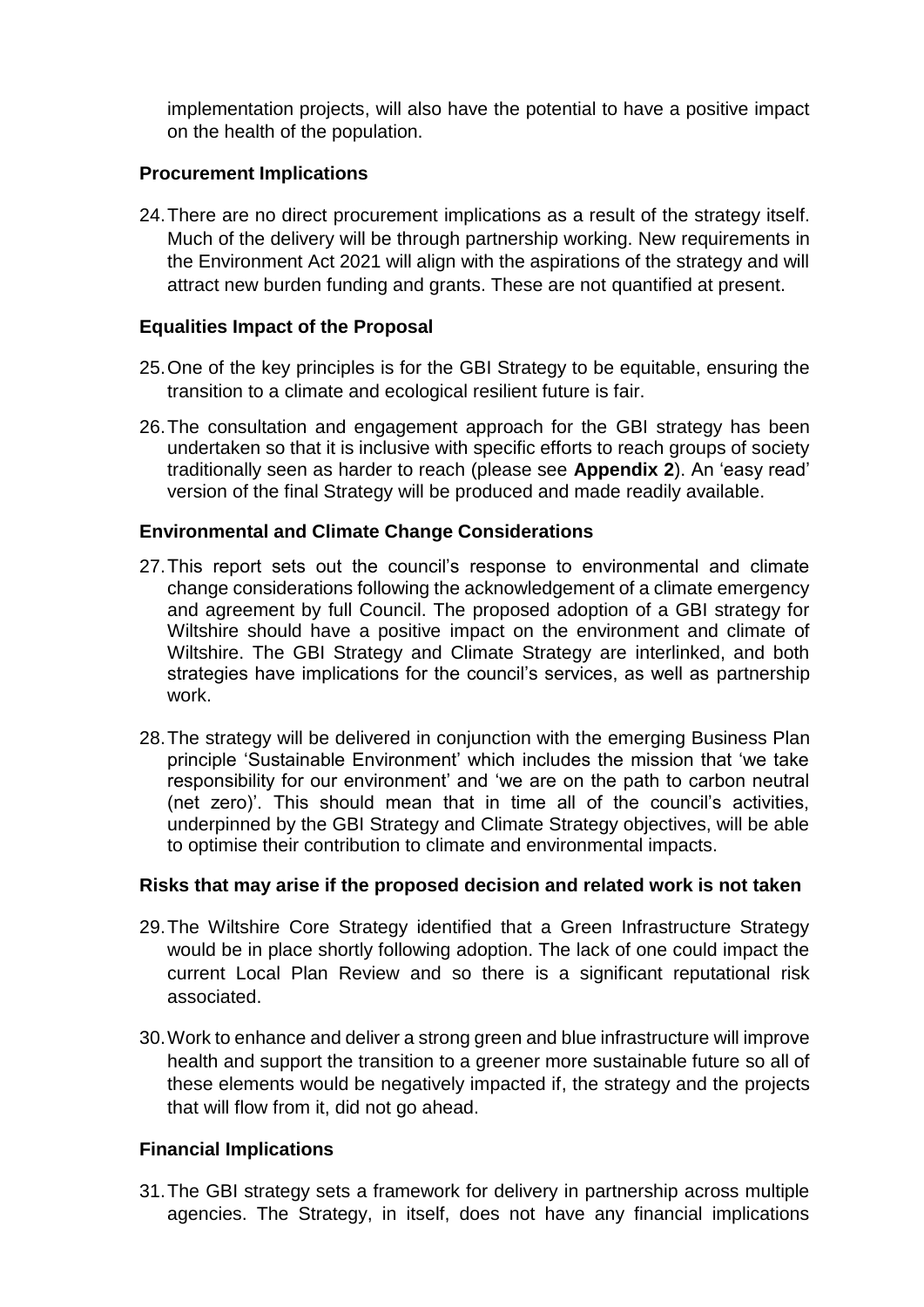however it does make reference to further policy and guidance documents and potential projects that will require resourcing for example, the Local Nature Recovery Strategy.

- 32.The council will also have responsibility for overseeing delivery through the new Climate and Environment Forum, supporting community initiatives with advice and guidance as well as through crosscutting projects such as: improvements to the active travel network; nature-based solutions to climate change and carbon reduction; and biodiversity improvements.
- 33.These projects will require funding as well as officer resources. The scope and scale of this will be detailed in a separate implementation and action plan report as more information becomes available particularly from DEFRA following on from the Environment Act. That report will set out all the known and estimated associated costs and funding opportunities related to implementation for approval.

### **Legal Implications**

- 34.The GBI Strategy is not a statutory document and as such there were no statutory requirements for the consultation. However, Consultation was undertaken in respect of this strategy and the consultation that was undertaken is considered sound as it was undertaken when proposals were still at a formative stage and provided sufficient information and time for consultees to provide appropriate comment.
- 35.The consultation feedback, as set out in appendices to this report and in particular **Appendix 2**, provides the detail of the consultation responses and these responses have led to changes to the final proposed strategy and provides an appropriate summary for the decision maker to have due regard.
- 36.This Policy once adopted by full Council will form part of the Budget and Policy framework as set out in Part 3 section B of the Council's constitution. All decisions made by Cabinet, Committees and Officers have to be made in accordance with the Budget and Policy framework including this policy.

### **Workforce Implications**

- 37.Changes to how the council maintains and manages assets under the council's control will affect the focus of work to be implemented. However, it is not anticipated to add any increased workforce burden.
- 38.As outlined in the financial implications section above there is likely to be additional resources required to support projects, these will be scoped as further information becomes available and will be presented in a future report.

### **Options Considered**

39.The proposed adoption of the GBI strategy is the reason this item has been highlighted as a key decision. The other main options are to not adopt the Wiltshire GBI Strategy, or to not adopt this version and send it back for further